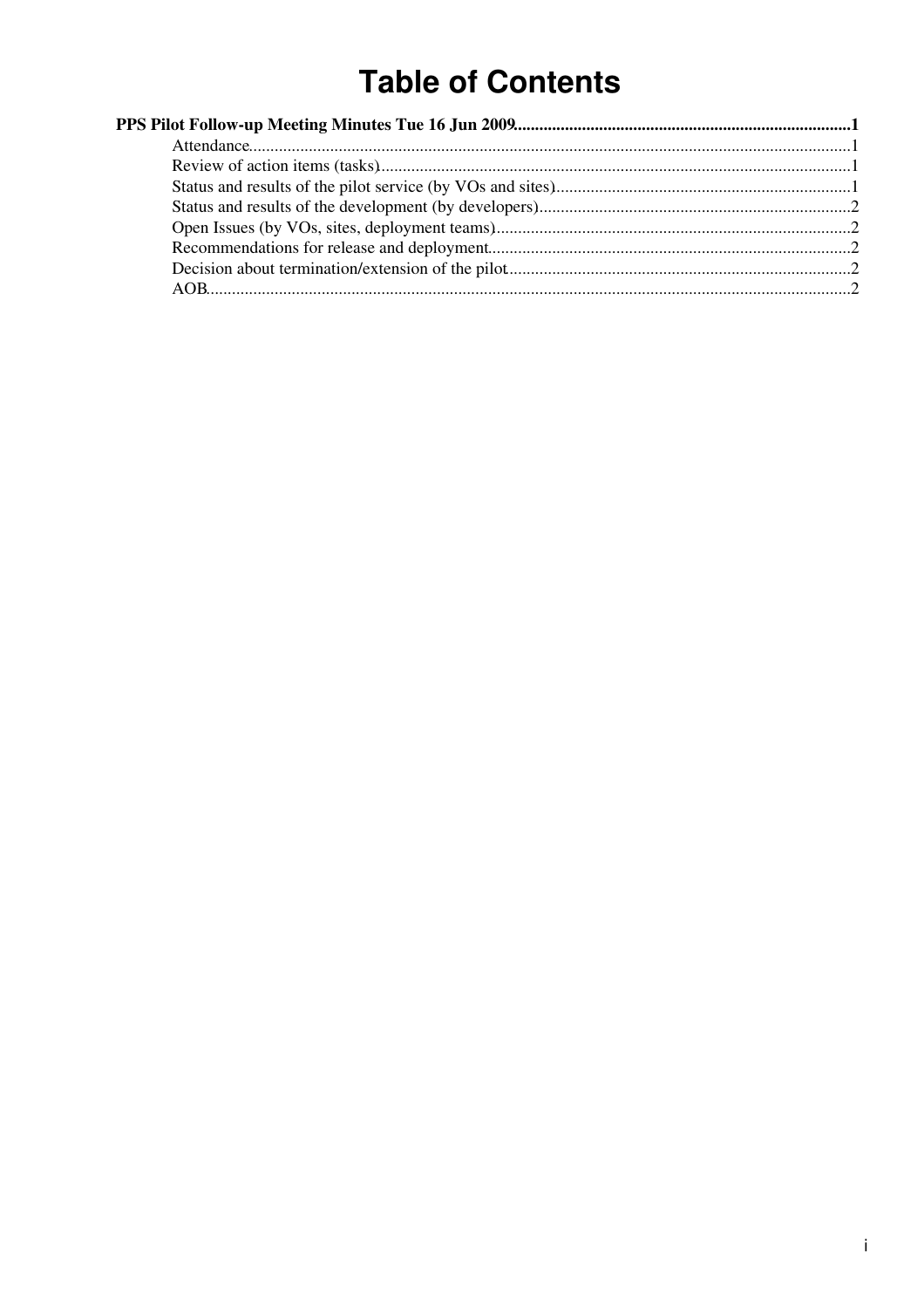# <span id="page-1-0"></span>**PPS Pilot Follow-up Meeting Minutes Tue 16 Jun 2009**

- Date: Tue 16 Jun 2009
- Agenda: [60069](http://indico.cern.ch/conferenceDisplay.py?confId=60069)
- Description: Pilot of Cream CE: check-point
- Chair: Antonio Retico

#### <span id="page-1-1"></span>**Attendance**

- PPS: Antonio Retico
- CERN: Absent
- FZK: Angela
- PIC: Absent
- CNAF: Absent
- CMS: Absent
- GRNET: Absent
- JRA1/Cream/WMS: Massimo Sgaravatto
- SA3: Gianni Pucciani

### <span id="page-1-2"></span>**Review of action items (tasks)**

Not covered.

### <span id="page-1-3"></span>**Status and results of the pilot service (by VOs and sites)**

*Acceptance test by SA3*

Gianni: tests with multiple users (4 VOs, 4roles -> 64 users each one sumitting 20 jobs) were performed by Nikolay Klopov against a machine set-up by Laurence. These tests require a special CA, that's why they were done in a closed environment. A link to the results is published in the twiki page

*(10 June 2009) Testing point K of transition plan: a test with 64 distinct users (4 VOs, 4 roles, 4 attributes) has been successfully completed. 100 jobs (simple hostname) per user have been submitted and completed successfully. The test has been performed using the certification CA, with a machine where [CREAM](https://twiki.cern.ch/twiki/bin/view/LCG/CREAM) (current production version) and 4 WNs are installed. The scripts used for this test are [here](http://glite.cvs.cern.ch/cgi-bin/glite.cgi/org.glite.testsuites.ctb/CREAM/CREAM-multiple-users/) . The only issue found was the one related to [BUG:48083](https://savannah.cern.ch/bugs/?48083) . Next step will be submitting larger amount of jobs up to 5k simultaneously present in the CE.*

Gianni:GRNET is going to start this week the stress test against the [CREAM](https://twiki.cern.ch/twiki/bin/view/LCG/CREAM) CEs provided by SA1. they wil start from CERN and follow with FZK. No news received from PIC for the condor-based [CREAM](https://twiki.cern.ch/twiki/bin/view/LCG/CREAM) Antonio: It would be good if they could provide a timeline for the tests as well. Gianni will ask.

*CMS*

Absent.

Massimo said that some tests were performed by Stefano Lacaprara against the installation at PADOVA.

Antonio: we need reports from these tests. I will contact Stefano.